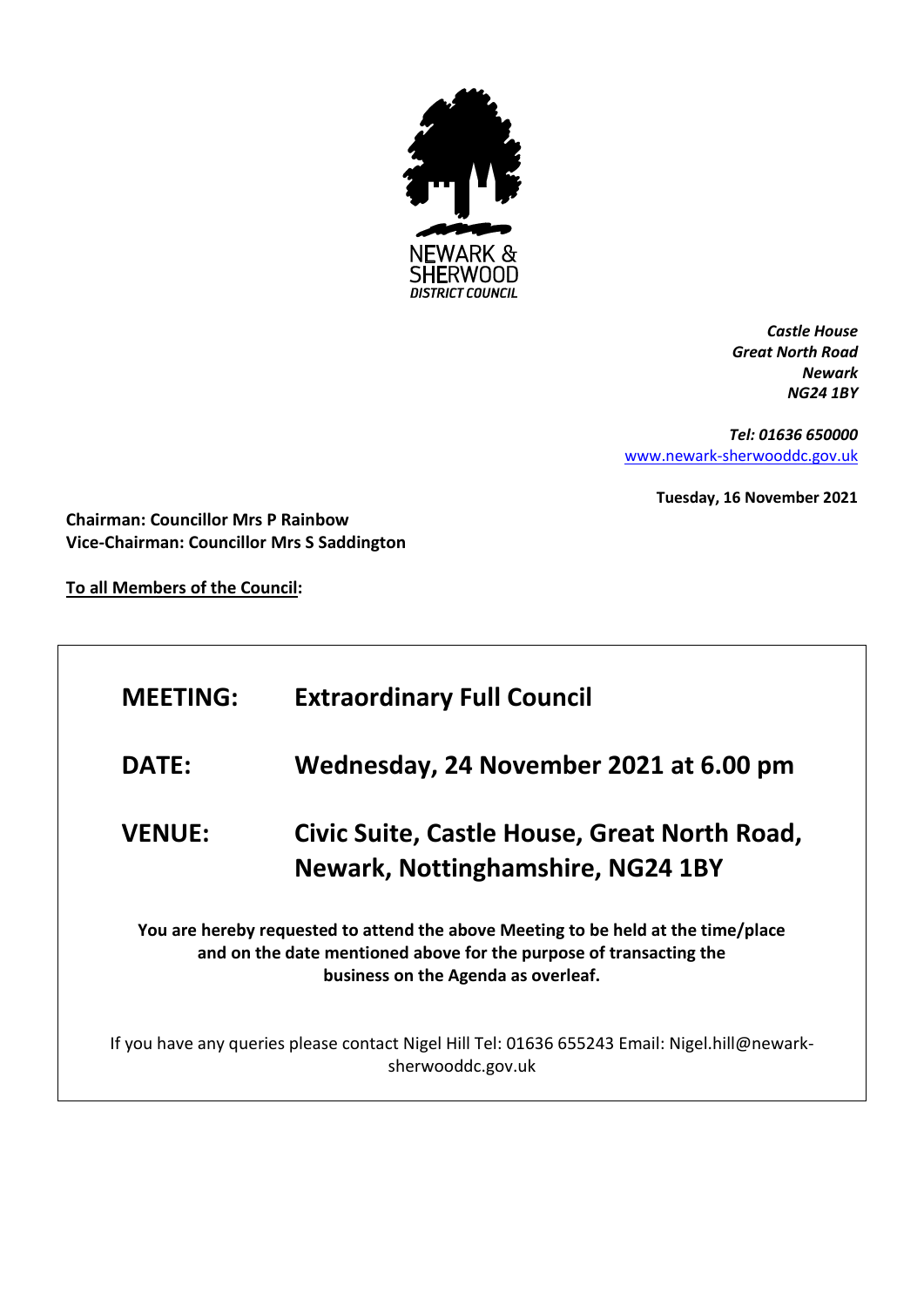## **AGENDA**

| 1. | Apologies for absence |
|----|-----------------------|
|----|-----------------------|

- 2. Minutes from the meeting held on 12 October 2021 4 14
- 3. Declarations of Interest by Members and Officers and as to the Party Whip
- 4. Declarations of any Intentions to Record the Meeting
- 5. Notice of Motion London Road Car Park

In accordance with Council Procedure Rule No. 24.7 twelve Members requested that the decision of the Full Council held on 12 October 2021 in relation to Minute No. 32 – London Road Car Park be subject to reconsideration.

Therefore, Councillor K. Girling will propose and Councillor R. White will second that:

'At the meeting of Full Council held on 12 October 2021, it was agreed to proceed with the London Road car park extension scheme (referred to as Option B in the report). Following the receipt of an improved offer to the Council to buy the land on which the extension is proposed to be built, it is proposed that the previous decision taken by the Council on 12 October 2021 be rescinded. It is further proposed that the Council agrees to purchase the freehold of the land known as the London Road car park extension for the sum of £450,000, and to retain the land as green space.'

Councillors signing the motion to rescind the previous decision of the Full Council:

Councillor K. Girling Councillor R. White Councillor Mrs R. Crowe Councillor M. Skinner Councillor J. Lee Councillor N. Mison Councillor R. Holloway Councillor S. Haynes Councillor K. Walker Councillor J. Kellas Councillor P. Rainbow Councillor I. Walker

Note – accompanying report of the Chief Executive to be published and circulated in due course.